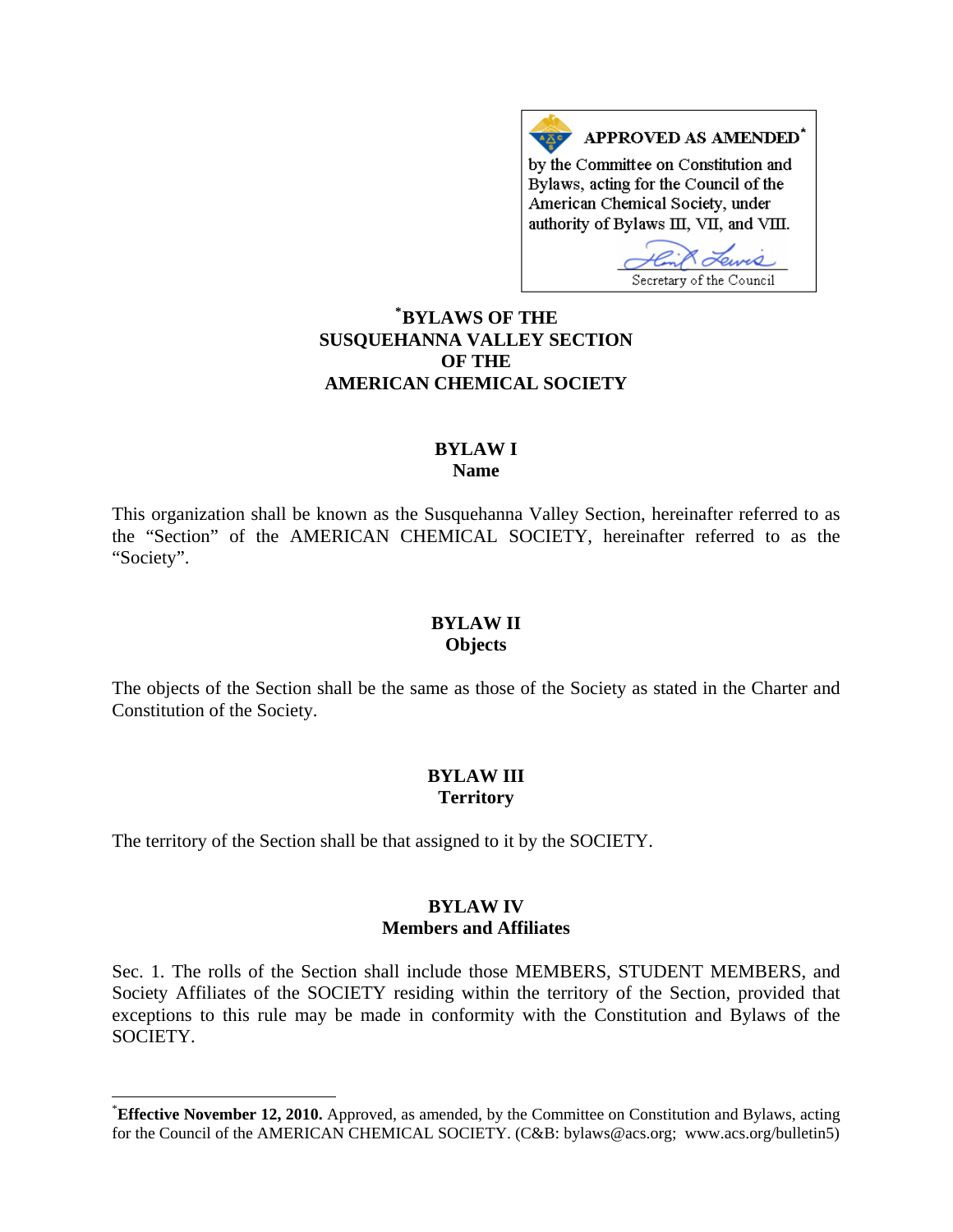Sec. 2. High school chemistry teachers who are not members of the Society may become Local Section Affiliates.

Sec. 3. MEMBERS, STUDENT MEMBERS, Society Affiliates, and Local Section Affiliates shall have such rights and privileges as are accorded them by the Constitution and Bylaws of the SOCIETY. Society Affiliates and Local Section Affiliates may not vote for or hold an elective position of the Section, vote on Articles of Incorporation and bylaws of the Section, or serve as voting members of the Executive Committee.

# **BYLAW V Organization**

Sec. 1. The officers of the Section shall be a Chair, Chair-Elect, Secretary, and Treasurer. If necessary, an Assistant Secretary and Assistant Treasurer may be appointed by the Chair but these individuals shall not be considered officers of the Section.

Sec. 2. The Section shall have Councilors and Alternate Councilors as provided in the Constitution and Bylaws of the SOCIETY.

Sec. 3. The Executive Committee shall consist of the officers of the Section, the Immediate Past Chair, the Councilors, the Alternate Councilors, and chairs of the standing committees.

Sec. 4. All officers, Councilors, Alternate Councilors, and other persons elected by the members shall be chosen from the MEMBERS.

### **BYLAW VI Manner of Election and Terms of Office**

Sec. 1. Elected officers of the Section shall begin their terms on January 1 following the election and serve until their successors take office. The Chair-Elect shall succeed to the office of Chair upon completion of his/her term of office. The term of office for the Chair shall be one year and that for Secretary and Treasurer shall be three years.

Sec. 2. Councilors and Alternate Councilors shall be elected for a term of three years, beginning January 1, in accordance with the requirements of the Society's Constitution and Bylaws.

Sec. 3. In the event of a vacancy in the office of Chair, the Chair-Elect shall assume the added duties of the Chair for the unexpired term. All other vacancies shall be filled by the Executive Committee by interim appointment for the period up to the next annual election, at which time the Section shall choose a MEMBER to fill out the unexpired term, if any. In the event the office of Chair-Elect is filled by such interim appointment, the Section shall elect both a Chair and Chair-Elect at its next annual election.

Sec. 4. The nominations shall be made at the October meeting by the Nominating Committee and the election shall be conducted during November. The Nominating Committee shall be instructed to select nominees, whenever possible, in such a manner that all employment areas, i.e.,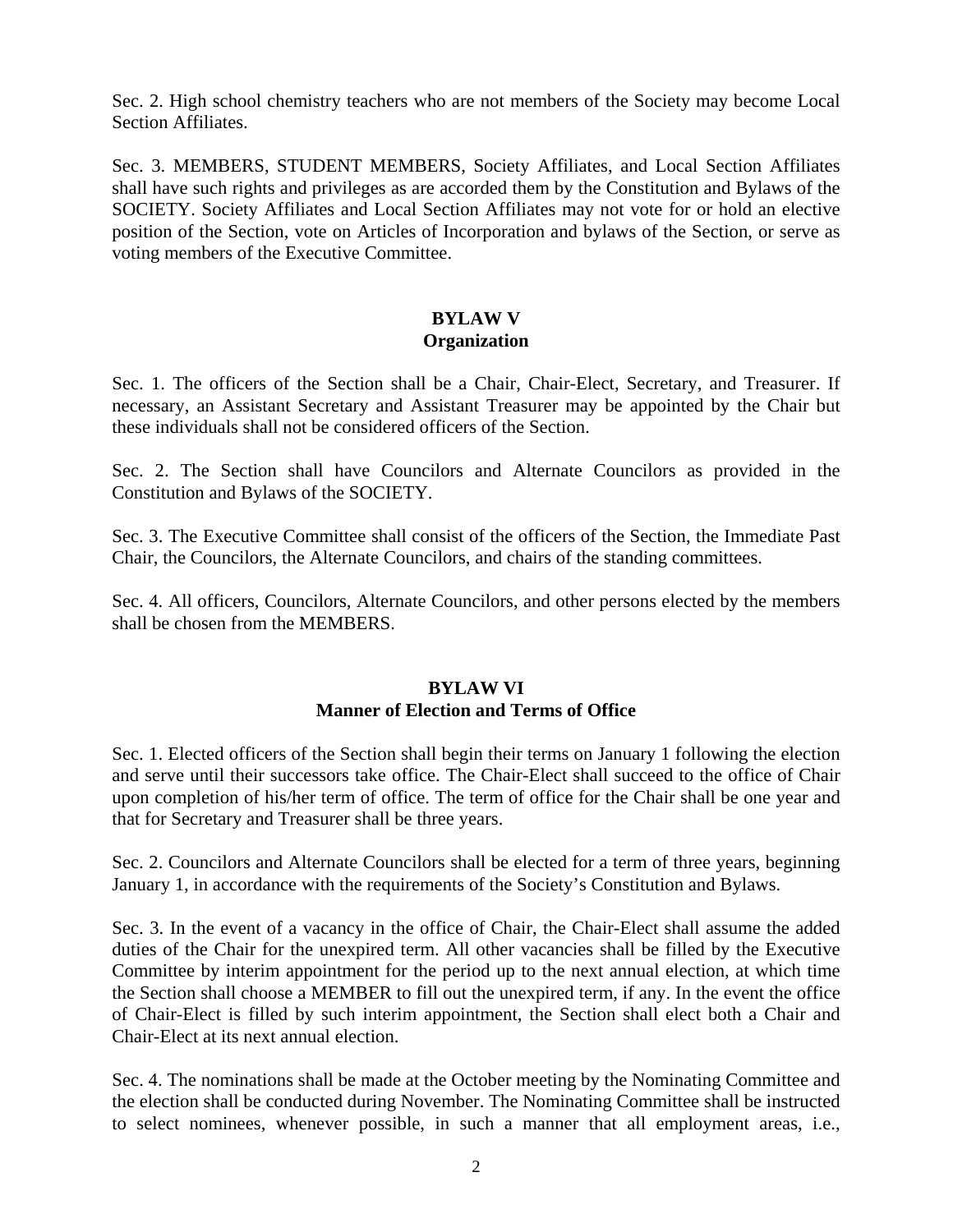industrial, academic and government, are represented. Additional nominations may be made by member petition (signed by not fewer than 15 members) or by nominations from the floor.

Sec. 5. All officers, Councilors, and Alternate Councilors shall be elected by a ballot distributed to the members of the Section.

Sec. 6. The Secretary, or other designated officer of the Section, shall prepare an election ballot on which shall appear the names in order chosen by lot, of all candidates nominated and found willing to serve.

Sec. 7. The ballot shall be distributed with the November meeting announcement and the deadline for the return of the ballots to the Secretary, or other designated officer of the Section, shall be November 15.

Sec. 8. All balloting shall be done in accordance with the Constitution and Bylaws of the SOCIETY, to meet the requirements of (1) fair balloting that is open to all eligible members, (2) anonymity, (3) protection against fraudulent balloting, (4) ballot archiving, and (5) the timely reporting and archiving of balloting results. The Secretary, or other designated officer of the Section, shall deliver to the Tellers all ballots received by the deadline.

Sec. 9. The Tellers shall count the ballots verified as valid and shall tally the votes. Ballots that violate specified voting procedures shall be rejected in whole or in part, depending on the extent of the violation(s). The vote tally, including the number of rejected ballots and the number of void ballots, shall be reported to the Chair. All ballots, whether valid or marked VOID shall be returned to the Secretary. The Secretary shall retain all ballots for at least ninety days after either the announcement of the results to the membership or until any disputes have been resolved, whichever is later.

Sec. 10. In case of a tie vote for any Councilor, Alternate Councilor, or officer position, the Executive Committee shall make the final selection from among those tied.

Sec. 11. The Chair shall inform all candidates of the election results and shall arrange for transmitting this information to all members and affiliates of the Section.

#### **BYLAW VII**

# **Duties of Officers and Executive Committee**

Sec. 1. The duties of the officers shall be those customarily performed by such officers, together with those responsibilities prescribed by the Constitution and Bylaws of the SOCIETY, and by these bylaws and such other duties as may be assigned from time to time by the Executive Committee.

Sec. 2. The Chair of the Section shall serve as Chair of the Executive Committee, and shall appoint with the help of the Executive Committee all committees authorized in these bylaws or by the Executive Committee.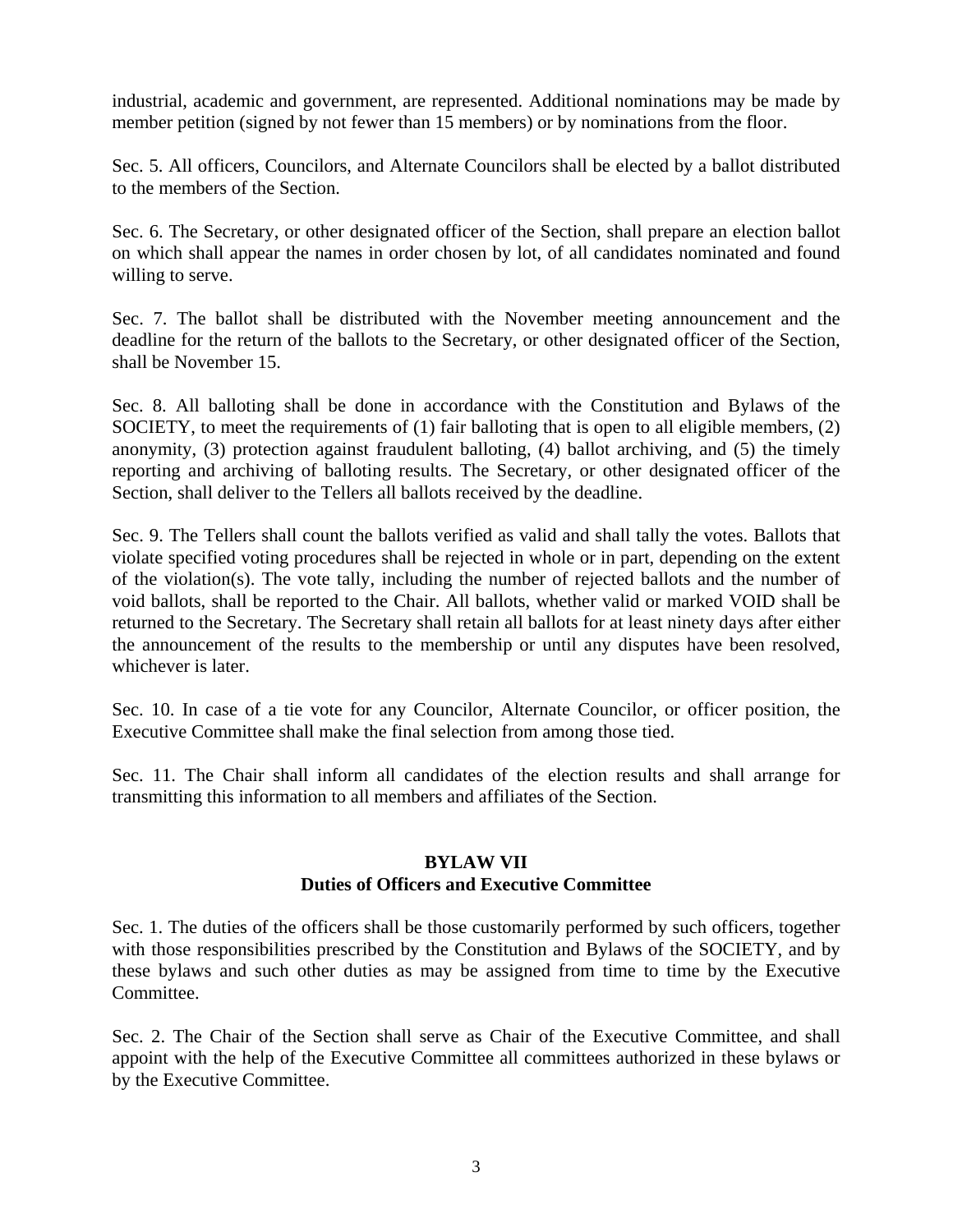Sec. 3. The Executive Committee shall be the governing body of the Section and, as such, shall have full power to conduct, manage, and direct the business and affairs of the Section in accordance with the Constitution and Bylaws of the SOCIETY and these bylaws.

# **BYLAW VIII Recall of Elected Officials**

Sec. 1. The elected officials of the Section (Officers or elected Executive Committee members) are subject to recall for neglect of duties or conduct injurious to the SOCIETY. Recall procedures are not applicable to Councilors and Alternate Councilors elected by Local Sections.

Sec. 2. The recall of an official shall be initiated when a signed petition, indicating in writing the specific charges and reasonable substantiating evidence, is submitted to the Chair from at least five voting members of the Section. In the event the Chair is the official in question, the Chair-Elect shall receive the petition and shall assume the duties of the office of Chair with respect to this issue until the issue is resolved.

Sec. 3. The Chair shall without delay determine that the petitioners are aware of the gravity of their actions and the procedures to be followed. The Chair shall seek an alternate resolution to the problem and a withdrawal of the petition at this time. In the absence of a resolution to the problem, the Chair shall present the issue to the Executive Committee as a new business item at the next Executive Committee meeting.

- a. The Executive Committee shall promptly continue the recall process or dismiss the petition as ill-founded or find an alternative solution to the problem. The Chair shall promptly inform the petitioners and the official of the decision of the Executive Committee.
- b. If the proceedings continue, the Chair shall assign the duties of the official to another qualified member of the Section until the issue is resolved.
- c. If the proceedings continue, the official shall be offered an opportunity to answer the allegations in the petition before the Executive Committee.

Every reasonable effort shall be made to contact the official throughout this procedure. That effort shall include a certified letter to the last known address on the official SOCIETY membership rolls. Upon notification, the official shall have thirty days to make a written response to the allegations. The Executive Committee shall decide whether to proceed after studying the official's response. The Chair shall inform the official and the petitioners of the decision of the Executive Committee.

If no contact with the official can be made after a reasonable effort, the Executive Committee may remove the official in question with a two-thirds (2/3) vote of the remaining members of the Executive Committee.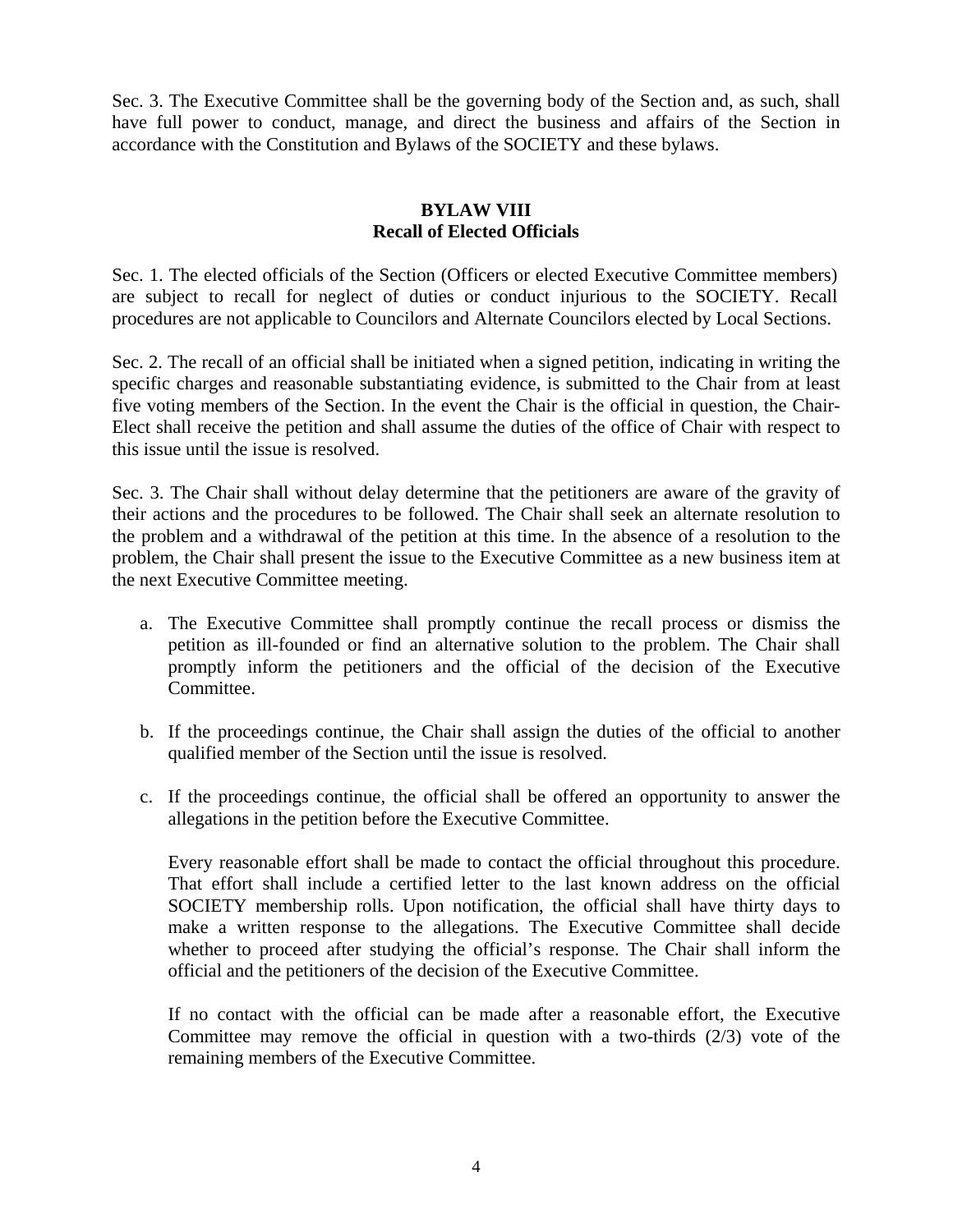- d. If the proceedings continue, the official shall choose one of the following options:
	- (1) The official may resign.
	- (2) The official may request a recall vote in the same manner as the original election, which must be consistent with the Section bylaws. The voting membership shall be informed, through brief written statements prepared by the Executive Committee and the official, of the issues involved with the recall vote. Both statements shall be given to the voting membership before the vote is taken.
	- (3) The official may request a hearing and a recall vote by the remaining members of the Executive Committee. A two-thirds (2/3) vote of the remaining members of the Executive Committee shall be required to recall the official.
	- (4) The official may chose not to respond and thus forfeit the position.

Sec. 4. The vacancy provisions of these bylaws shall be used to fill a vacancy caused by a recall process. The membership of the Section and the Executive Director of the SOCIETY shall be informed of the results of the recall process and the replacement of the official.

# **BYLAW IX Committees**

Sec. 1. There shall be the following Standing Committees:

- a. Education
- b. Education Resources
- c. Professional Relations
- d. Special Awards
- e. Membership
- f. Nominations
- g. Program
- h. Public Relations
- i. Awards
- j. Communications

Sec. 2. Additional committees may be added by the Executive Committee.

# **BYLAW X Meetings**

Sec. 1. The Section shall hold not less than eight regular meetings each year at places designated by the Executive Committee.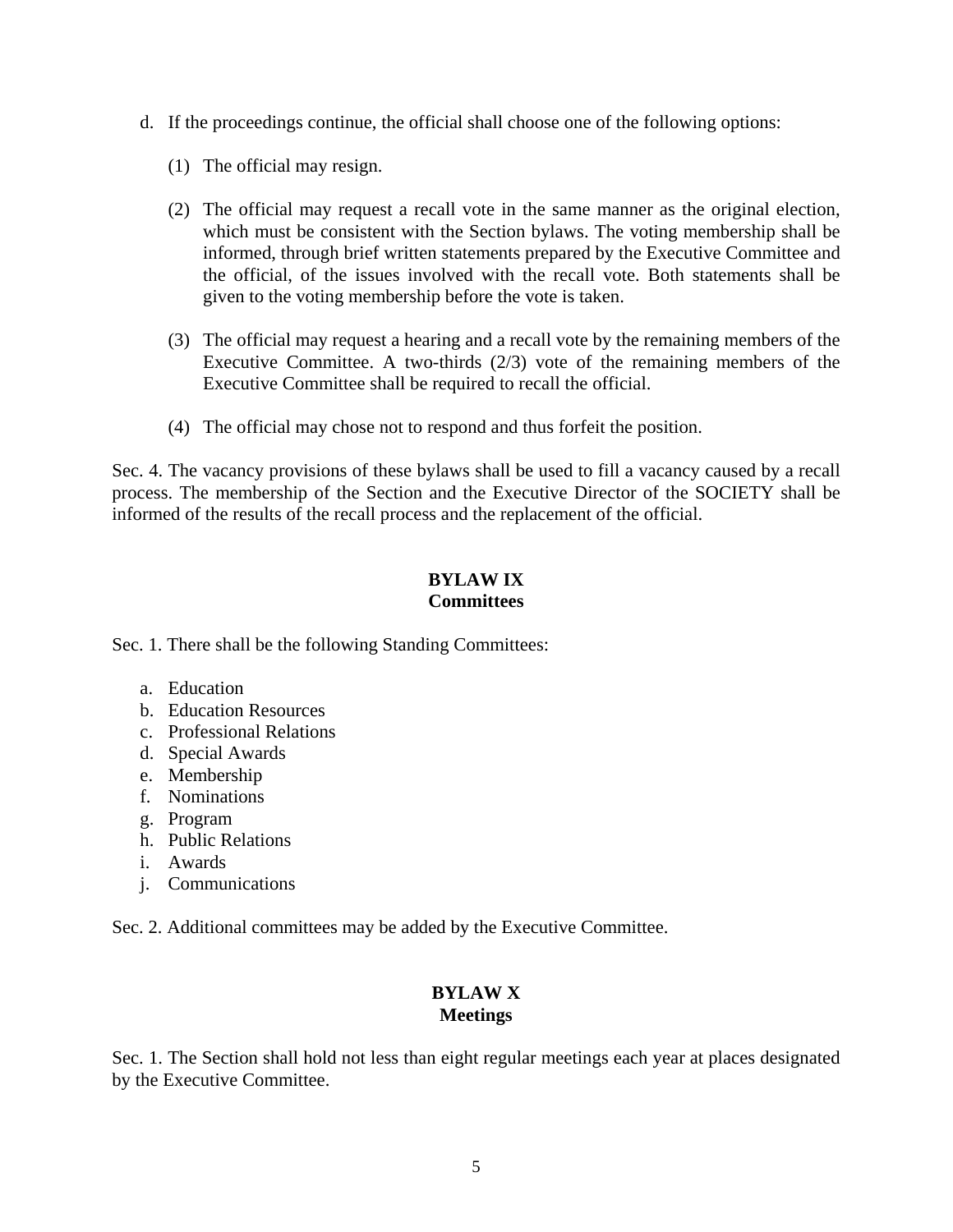Sec. 2. The Section may hold special meetings at the call of the Executive Committee or at the request of 15 members of the Section. The notices of special meetings shall state the exact nature of the business to be considered and no other business shall be transacted at such meetings.

Sec. 3. Due notice of all meetings shall be distributed to each member of the Section. A quorum for all meetings of the Section shall consist of five percent of the members of the Section. In the absence of a quorum, all meetings shall adjourn to a date. No quorum is required for a meeting that is for the sole purpose of a technical presentation or communication of events.

Sec. 4. The rules of order in the conduct of Section meetings, not specifically provided in these bylaws, shall be the most recent edition of *Robert's Rules of Order Newly Revised.*

Sec. 5. The Executive Committee shall meet upon due notice to its members at the call of the Chair or at the request of a majority of the members of the Committee. In the absence of a quorum, which shall be a majority of the members of the Executive Committee, called meetings of the Executive Committee shall adjourn to a date.

#### **BYLAW XI Finances**

Sec. 1. All members and assigned Society Affiliates of the Section may be assessed such annual voluntary Local Section dues as may be set by the Executive Committee.

Sec. 2. The annual dues of Local Section Affiliates shall be set by the Executive Committee in accordance with the Constitution and Bylaws of the SOCIETY. Failure to pay such dues in advance shall automatically terminate the affiliation.

### **BYLAW XII Amendments**

Sec. 1. A proposed amendment to these bylaws must first be submitted in writing to the Executive Committee. If it is approved by a majority of the Executive Committee, the Secretary shall distribute copies of the proposed amendment to all members of the section at the time when notice of the next meeting of the Section is given.

Sec. 2. After notice of the proposed amendment is given, a ballot for acceptance or rejection of the amendment shall be distributed with the subsequent meeting announcement. A deadline date, at least three weeks after distribution of the ballots, shall be specified for return of the ballots to the Secretary or other designated officer of the Section. The amendment shall be adopted if twothirds (2/3) of the returned ballots indicate acceptance. The amendment shall become effective upon approval by the Committee on Constitution and Bylaws, acting for the Council, unless a later date is specified.

Sec. 3. Any amendment not approved by the Executive Committee within 30 days from the time it is submitted thereto, may be brought to a vote of the membership in the aforementioned manner by a petition signed by not less than 25 members of the Section.